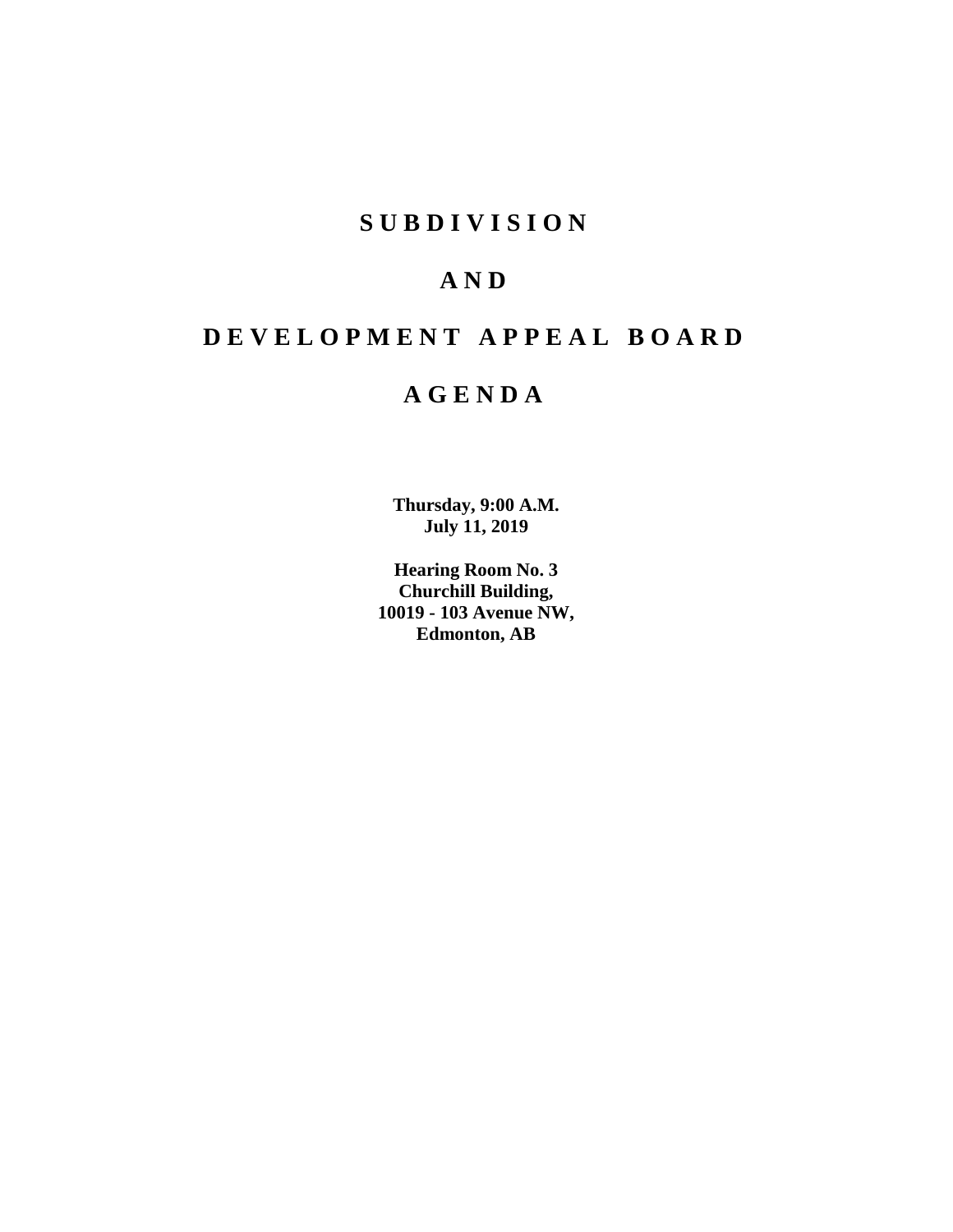## **SUBDIVISION AND DEVELOPMENT APPEAL BOARD HEARING ROOM NO. 3**

| 9:00 A.M.              | $SDAB-D-19-107$ | Construct a Single Detached House with front<br>attached Garage, Unenclosed Front Porch, electric<br>fireplace, and Basement development (NOT to be<br>used as an additional Dwelling). |
|------------------------|-----------------|-----------------------------------------------------------------------------------------------------------------------------------------------------------------------------------------|
|                        |                 | 4112 - 122 Street NW<br>Project No.: 310374109-001                                                                                                                                      |
| $\lambda$ <i>iotic</i> |                 |                                                                                                                                                                                         |

*NOTE: Unless otherwise stated, all references to "Section numbers" in this Agenda refer to the authority under the Edmonton Zoning Bylaw 12800.*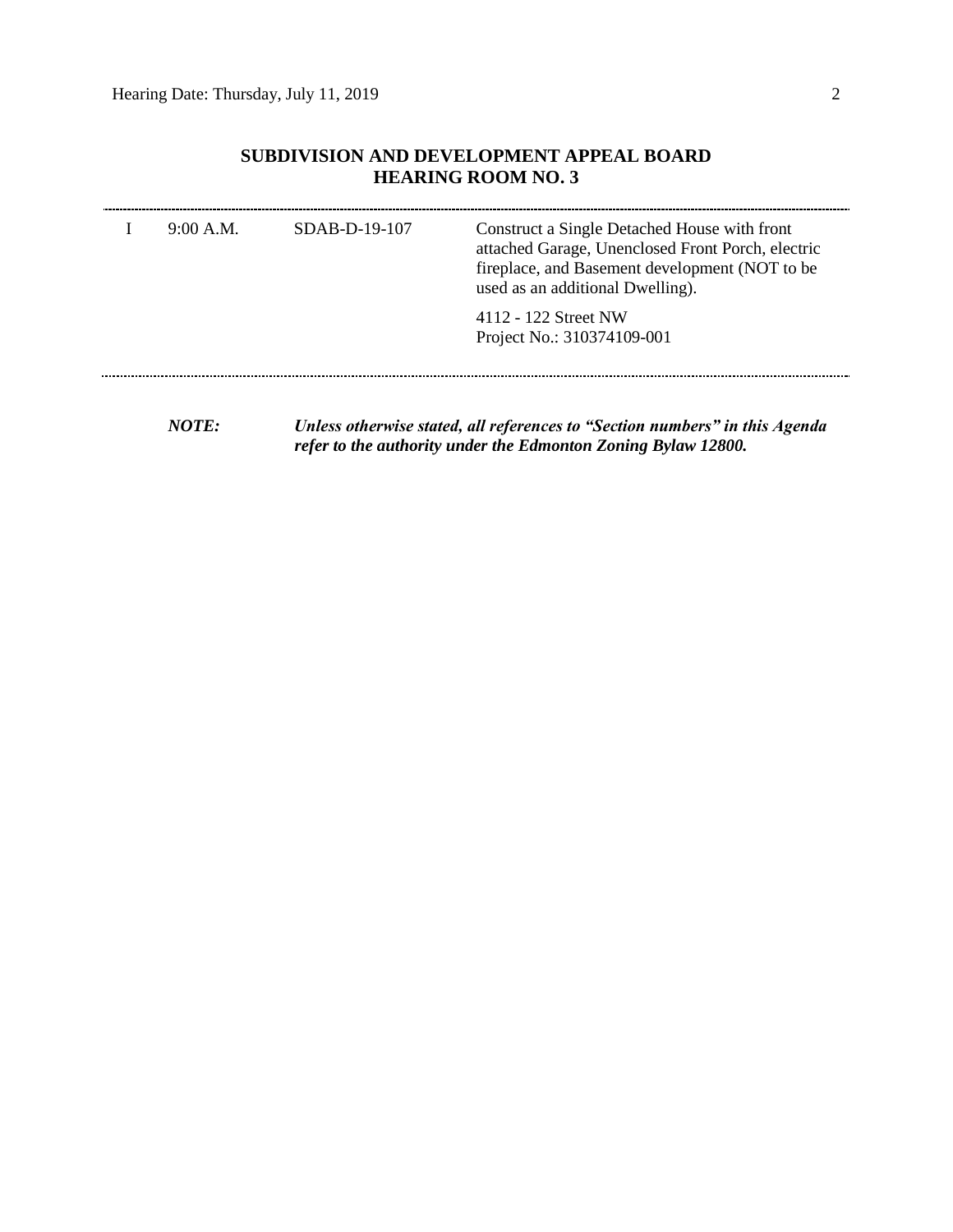#### **ITEM I: 9:00 A.M. FILE: SDAB-D-19-107**

#### AN APPEAL FROM THE DECISION OF THE DEVELOPMENT OFFICER

| <b>APPELLANT:</b>                                    |                                                                                                                                                                                            |
|------------------------------------------------------|--------------------------------------------------------------------------------------------------------------------------------------------------------------------------------------------|
| <b>APPLICATION NO.:</b>                              | 310374109-001                                                                                                                                                                              |
| <b>APPLICATION TO:</b>                               | Construct a Single Detached House with<br>front attached Garage, Unenclosed Front<br>Porch, electric fireplace, and Basement<br>development (NOT to be used as an<br>additional Dwelling). |
| DECISION OF THE<br>DEVELOPMENT AUTHORITY:            | Refused                                                                                                                                                                                    |
| <b>DECISION DATE:</b>                                | May 30, 2019                                                                                                                                                                               |
| <b>DATE OF APPEAL:</b>                               | June 17, 2019                                                                                                                                                                              |
| <b>MUNICIPAL DESCRIPTION</b><br>OF SUBJECT PROPERTY: | 4112 - 122 Street NW                                                                                                                                                                       |
| <b>LEGAL DESCRIPTION:</b>                            | Plan 6773MC Blk 11 Lot 12                                                                                                                                                                  |
| ZONE:                                                | RF1 Single Detached Residential Zone                                                                                                                                                       |
| <b>OVERLAY:</b>                                      | <b>MNO Mature Neighbourhood Overlay</b>                                                                                                                                                    |
| <b>STATUTORY PLAN:</b>                               | N/A                                                                                                                                                                                        |
|                                                      |                                                                                                                                                                                            |

### *Grounds for Appeal*

The Appellant provided the following reasons for appealing the decision of the Development Authority:

This is our letter of appeal regarding the refusal of development permit for the above addressed lot. The project consists of a single family, wood frame, 2.5 story house, 2972 square feet in total with front attached garage. Details of the proposed house can be found in the attached drawing set  $-4112 - 122$  Street NW (Custom Prairie Modern).

We were officially issued the refusal on June 3, 2019 by email from the development officer Rowley Zhou, however the issue date is listed as May 30, 2019 on the refusal document we received from him. The refusal was listed for seven reasons, all of which we had sought variances for. Those issues are outlined here: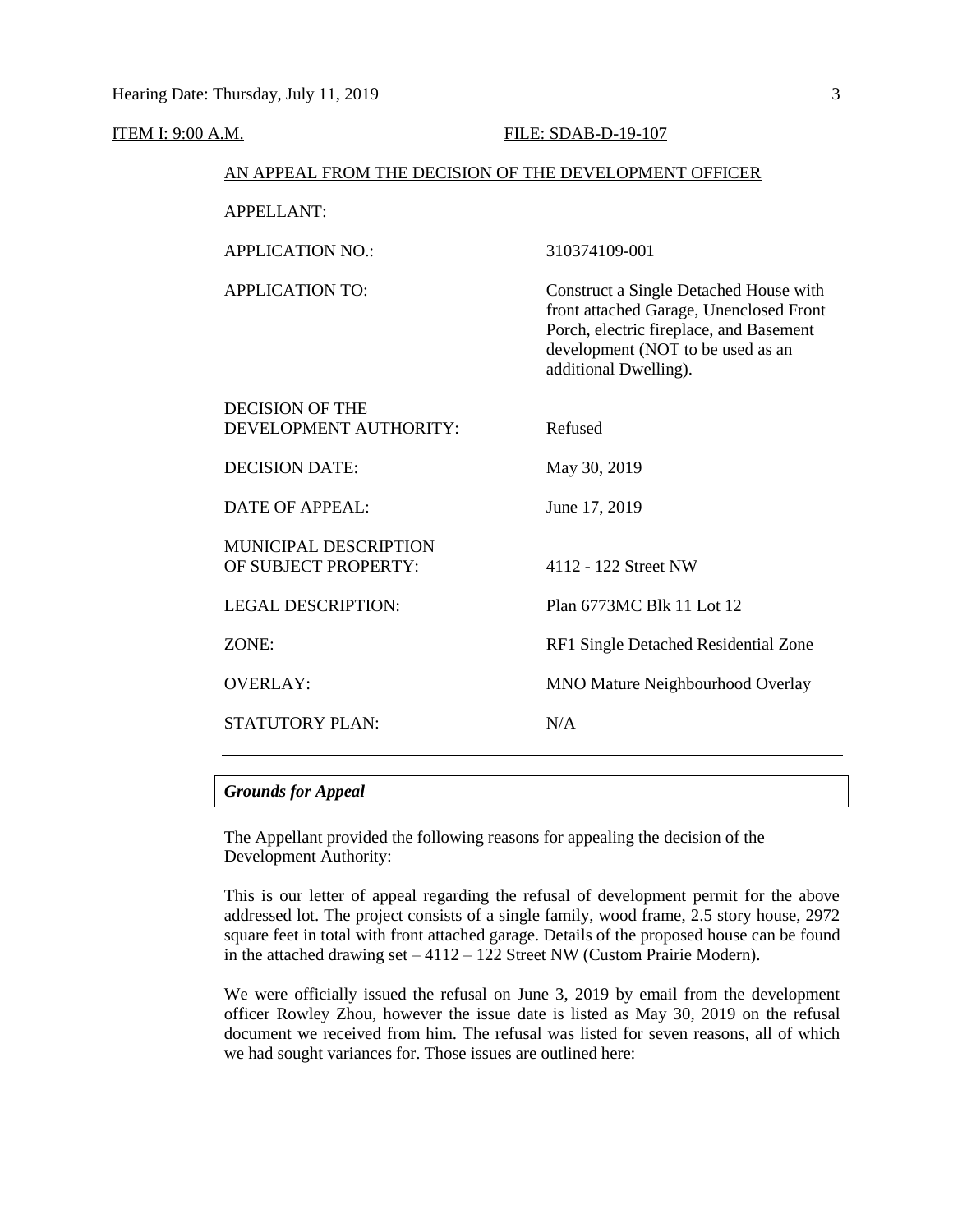- 1. Reduced Side Setback The side setbacks shall total 20% of the site width (Section 814.3.3.c.i) Required total: 4.1m (20% of 20.5m) Proposed: 3.2m (16% of 20.5m) Deficient by 0.9m.
- 2. Reduced Left Side Setback The minimum interior Side Setback shall be 2.0m (Section 814.3.3.c.ii) Required: 2.0m - Proposed: 1.6m from the house to the property line shared with 4108 – 122 Street NW (south lot line) – Deficient: 0.4m.
- 3. Reduced Right Side Setback The minimum interior Side Setback shall be 2.0m (Section 814.3.3.c.ii) Required: 2.0m – Proposed: 1.6m from the house to the property line shared with  $4116 - 122$  Street NW (north lot line) – Deficient: 0.4m.
- 4. Vehicular Access: Where the site abuts a lane, vehicular access shall be from the lane (Section 814.3.17). Proposed: The vehicular access is located off of 122 Street (front).
- 5. Total Side Projection Eaves may project into a required setback provided it does not exceed 0.6m in the case of setbacks or separation spaces of 1.2m or greater (Section 44.1) – Required Total:  $2.9m$  (4.1m-1.2m) – Proposed  $2.0m$  – Deficient by: 0.9m 6.
- 6. Left Side Projection Eaves may project into a required setback provided it does not exceed 0.6m in the case of setbacks or separation spaces of 1.2m or greater (Section  $44.1$ ) – Required: 1.4m  $(2.0 \text{m} 0.6 \text{m})$  – Proposed 1.0m from the eaves to the property line shared with  $4108 - 122$  Street NW (south lot line) – Deficient by: 0.4m 7.
- 7. Right side Projection Eaves may project into a required setback provided it does not exceed 0.6m in the case of setbacks or separation spaces of 1.2m or greater (Section  $44.1$ ) – Required:  $(1.4m (2.0m0.6m)$  - Proposed: 1.0m from the eaves to the property line shared with  $4116 - 122$  Street NW (north lot line) – Deficient by: 0.4m.

On behalf of our clients, we would like to appeal these issues based on the following reasoning:

1. Side setbacks – We are seeking a small variance on the side set-backs. Because this lot is reverse-pie shaped (and not square or rectangular), we have taken the lot width to be defined as the side to side midpoint width of the lot, where it measures 17.07 meters wide. Zoned as an RF1, the bylaw requires side setbacks to total 20% of the lot width, which equals 3.4 meters. In our case, we would like to apply for an allowance of 3.2 meter setbacks to properly maintain the design of the house. With side setbacks of approximately 1.6m per side, this home would still be within the 1.2 minimum side setback allowance as outlined in section 110.4.11.a for the RF1 zone.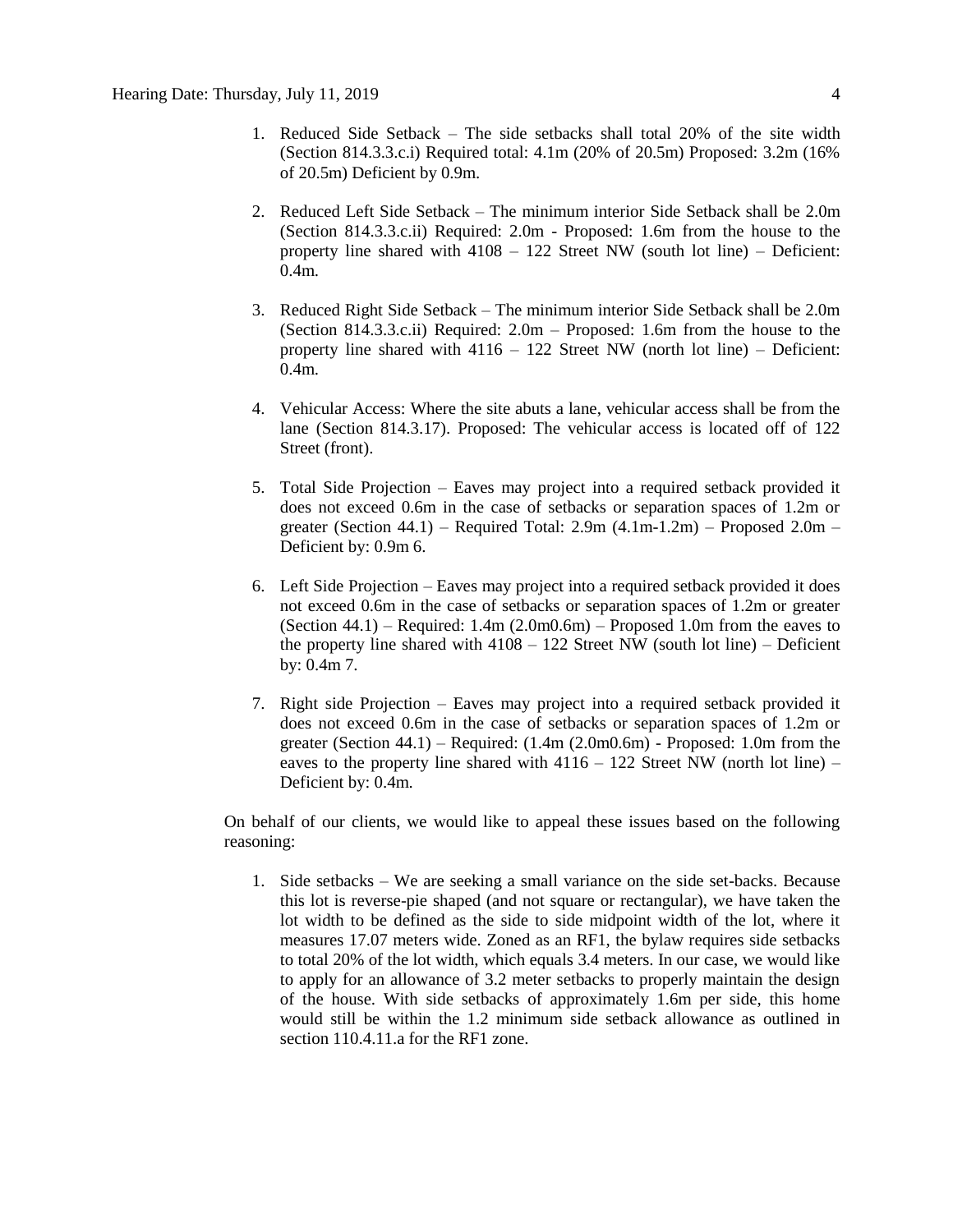- 2. Eave projection Our proposed eaves are to only extend 24" from the side walls of the home, leaving space of over 1 meter between eave and property line on either side. We feel that the deficiency of 0.4m per side is less intrusive on neighboring properties than the numbers would suggest, as the deficient eaves are on the main floor areas only (Den on south property line, Garage on north property line) with the home being setback from these planes on the upper floor. With these eaves lower to the ground, the home will not give off a "towering" feel over the neighboring properties and sideyards.
- 3. Front attached garage (see MNO 814.17) As proposed, we would like to proceed in building the house with a front attached garage, but we understand this contradicts article 814.17 of the MNO that requests vehicular access to be from laneways where they exist. In our case we do have rear lane access, but a detached rear garage detrimentally affects our clients for a number of reasons. First, our clients are concerned for the safety of vehicular access from the narrow rear laneway, especially for their elderly parents. The laneway is narrow and currently only allows single lane traffic with little to no room on either side, so driving in the laneway is much more difficult when compared to the front street. Also, there is a significant concern about the accumulation of snow that occurs in Edmonton winters. Vehicular access becomes much riskier in the rear laneway when compared to the broader front streets that have more regular snow blading and removal. An attached garage would eliminate and mitigate these risks and provide a safe entryway to the home.

Our clients are also hoping to construct the front attached garage so that they can have room for a backyard space for their children. They feel that a backyard space provides an important safe space for their children to play. A rear garage would greatly diminish the available space for their children, and they would like to utilize their already small backyard space to the fullest. They have written a personal letter to relay how important this is to them and their children, which is appended to this letter of appeal.

Given the lot's pie-shape where it widens to the front, we also think the front garage takes better advantage of the lot shape as it sets the garage into the wider portion, where it does not crowd the narrower backyard. The design of the home would also provide a wide, welcoming frontage to the street face, as demonstrated by the large windows in the foyer and den areas.

In addition to these personalized reasons for a front attached garage, we have identified 7 other properties along the same stretch of street that have either existing front attached garages or front drive access to 122 street or 41 Avenue. All of these properties have access to existing laneways at the rear. Due to these existing properties, we do not feel we are introducing any type of home that is unfamiliar to the neighborhood, or that will negatively affect the flow of traffic along 122 street.

Finally, respecting the neighborhood opinion and understanding the City of Edmonton's efforts to ensure proper development in mature neighborhoods, our clients have personally taken the time to try and talk to all neighbors that they feel would be affected by the development of their property.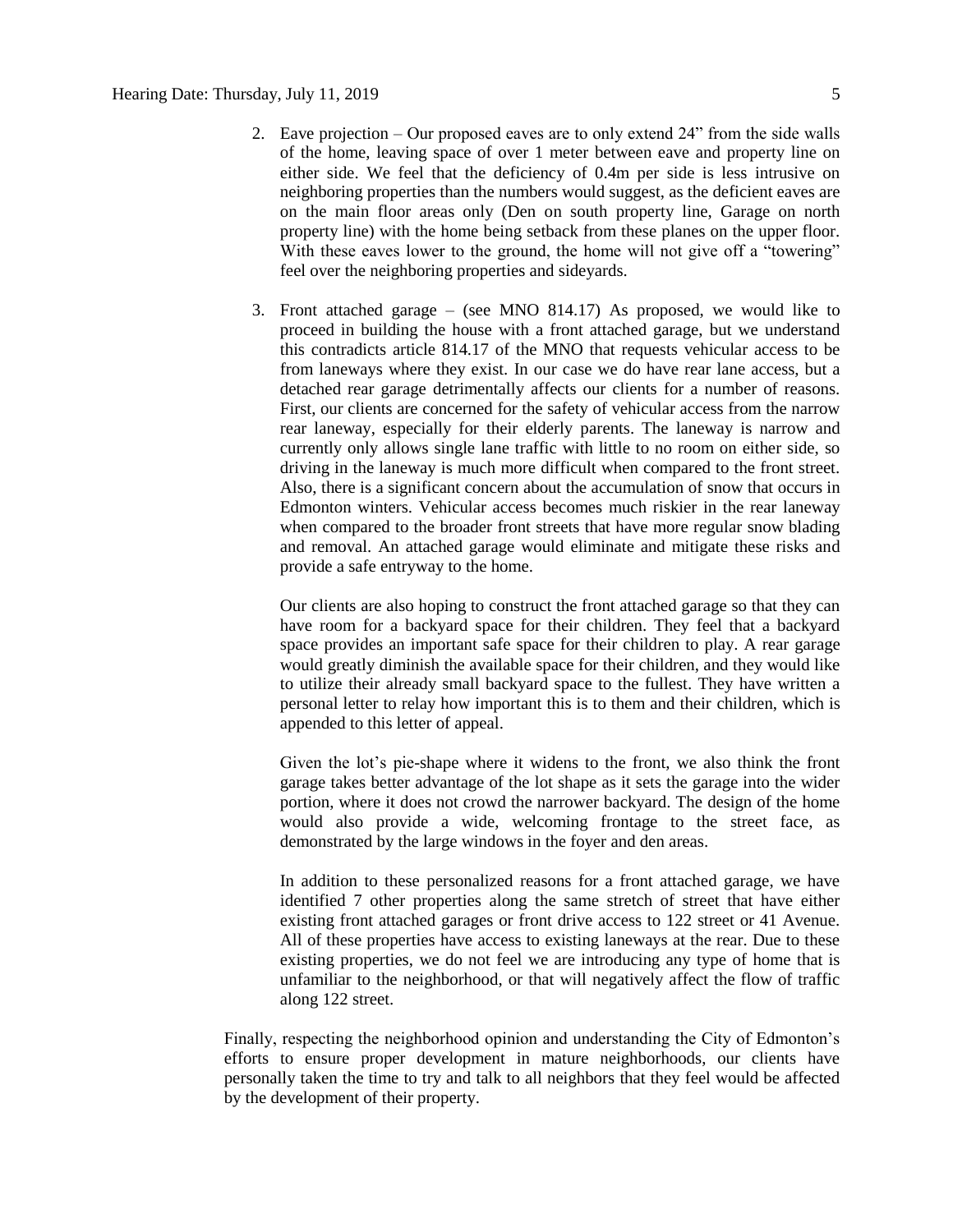Our clients have indicated to us that they feel that the support of their neighbors is just as important in this development, as they want to foster strong relationships within their community and have the support of their neighbors in the construction of their home. Of the 37 houses in the surrounding neighborhood, 21 have expressed their support for all of the requested variances and an additional 2 homeowners expressed support for the front garage specifically (4 homes were undergoing a change of ownership, so no homeowners were available for comment). All of the signed letters of support have been appended to this appeal package for review.

## *General Matters*

#### **Appeal Information:**

The *Municipal Government Act*, RSA 2000, c M-26 states the following:

#### **Grounds for Appeal**

**685(1)** If a development authority

- (a) fails or refuses to issue a development permit to a person,
- (b) issues a development permit subject to conditions, or
- (c) issues an order under section 645,

the person applying for the permit or affected by the order under section 645 may appeal to the subdivision and development appeal board.

### **Appeals**

**686(1)** A development appeal to a subdivision and development appeal board is commenced by filing a notice of the appeal, containing reasons, with the board,

- (a) in the case of an appeal made by a person referred to in section 685(1)
	- (i) with respect to an application for a development permit,
		- (A) within 21 days after the date on which the written decision is given under section 642…

#### **Hearing and Decision**

**687(3)** In determining an appeal, the subdivision and development appeal board

…

- (a.1) must comply with the land use policies;
- (a.2) subject to section 638, must comply with any applicable statutory plans;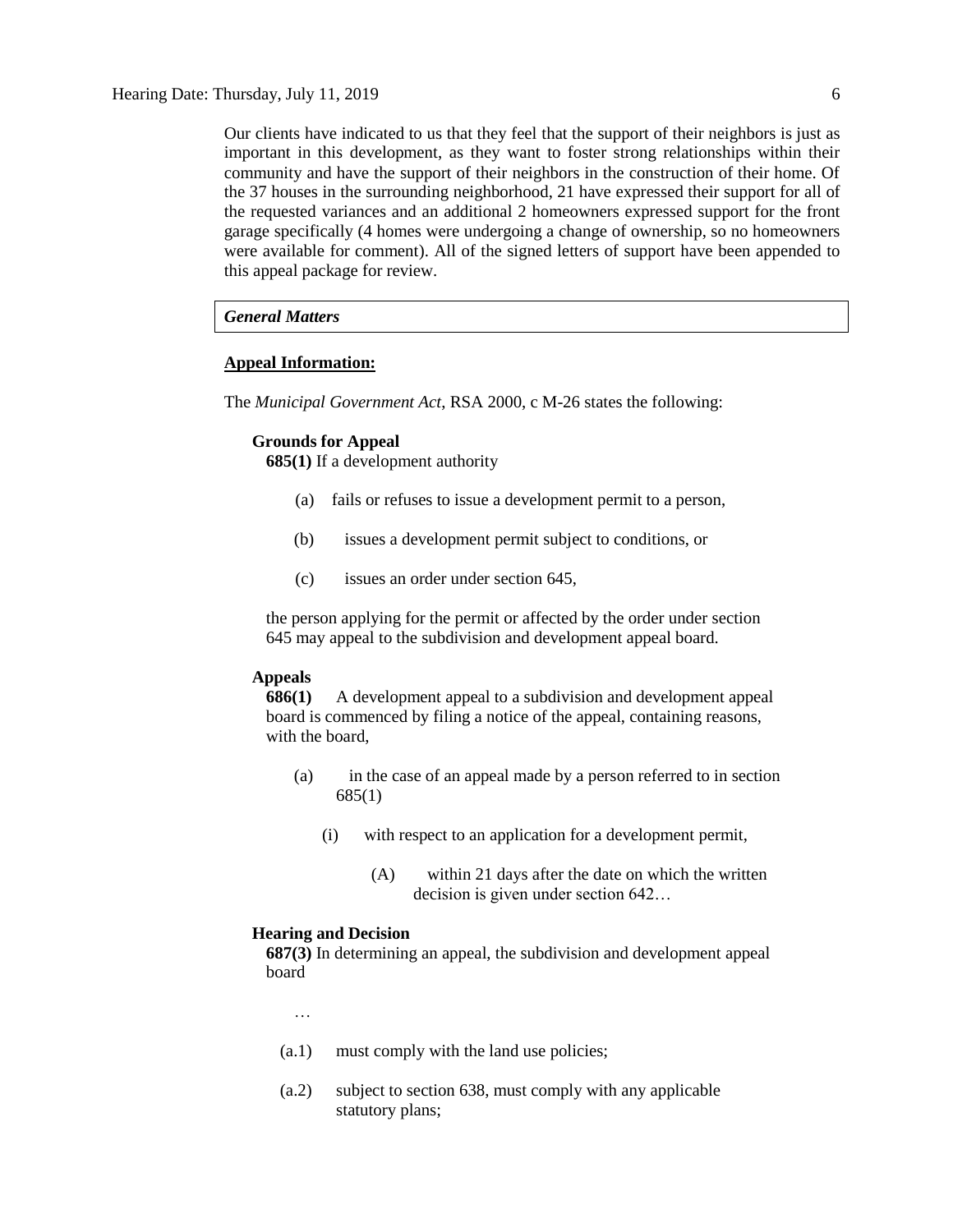- (a.3) subject to clauses (a.4) and (d), must comply with any land use bylaw in effect;
- (a.4) must comply with the applicable requirements of the regulations under the Gaming, Liquor and Cannabis Act respecting the location of premises described in a cannabis licence and distances between those premises and other premises;
	- …
	- (c) may confirm, revoke or vary the order, decision or development permit or any condition attached to any of them or make or substitute an order, decision or permit of its own;
	- (d) may make an order or decision or issue or confirm the issue of a development permit even though the proposed development does not comply with the land use bylaw if, in its opinion,
		- (i) the proposed development would not
			- (A) unduly interfere with the amenities of the neighbourhood, or
			- (B) materially interfere with or affect the use, enjoyment or value of neighbouring parcels of land,
		- and
		- (ii) the proposed development conforms with the use prescribed for that land or building in the land use bylaw.

#### **General Provisions from the** *Edmonton Zoning Bylaw:*

Section 110.1 states that the **General Purpose** of **(RF1) Single Detached Residential Zone** is:

> to provide for Single Detached Housing while allowing other forms of small scale housing in the form of Secondary Suites, Garden Suites, Semi-detached Housing and Duplex Housing.

Section 814.1 states that the **General Purpose** of the **Mature Neighbourhood Overlay** is:

> to regulate residential development in Edmonton's mature residential neighbourhoods, while responding to the context of surrounding development, maintaining the pedestrian-oriented design of the streetscape, and to provide an opportunity for consultation by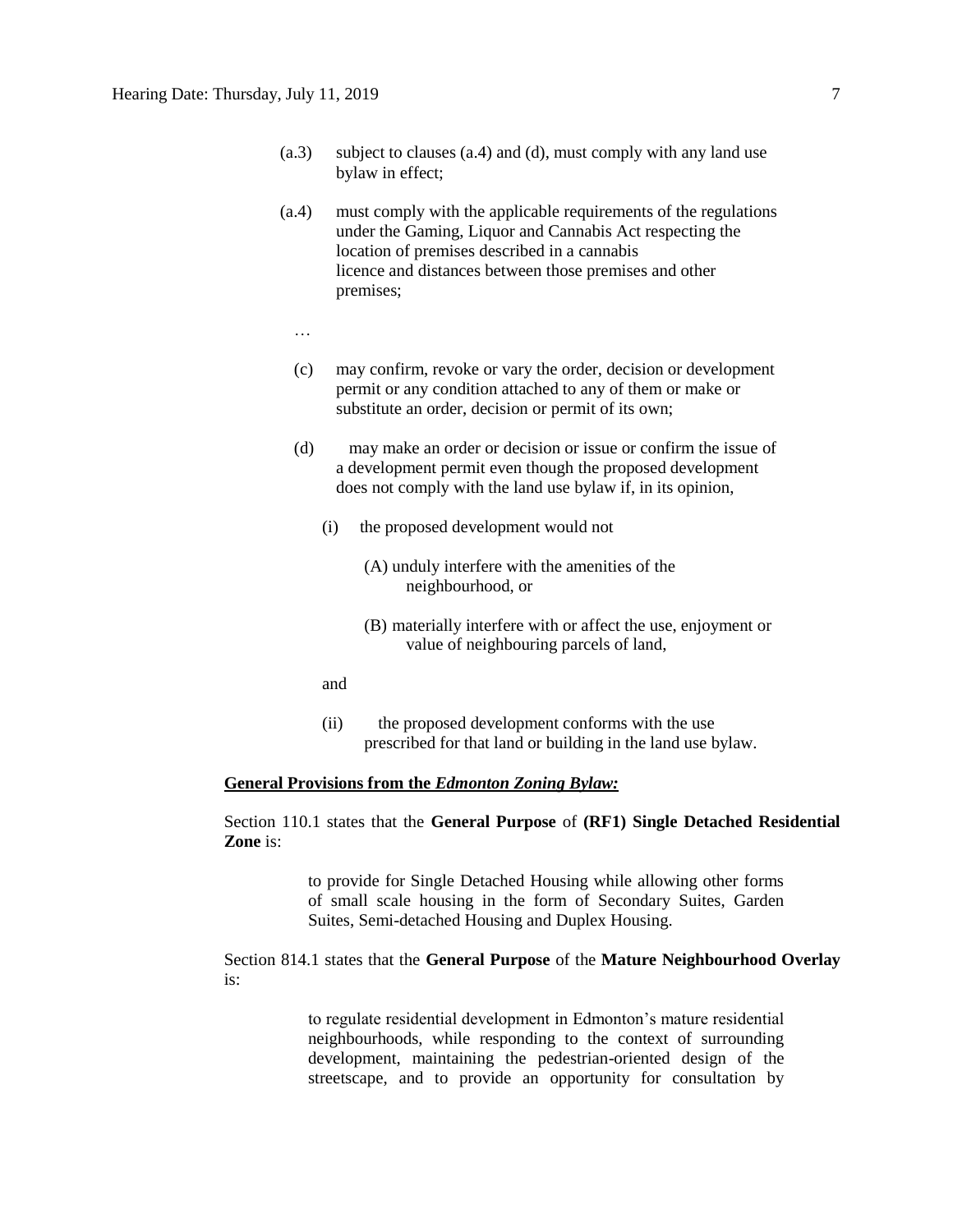gathering input from affected parties on the impact of a proposed variance to the Overlay regulations.

Under section 110.2(5), **Single Detached Housing** is a **Permitted Use** in the **(RF1) Single Detached Residential Zone.** 

Under section 7.2(8), **Single Detached Housing** means:

development consisting of a building containing one principal Dwelling which is separate from any other principal Dwelling or building. This Use includes Mobile Homes which conform to Section 78 of this Bylaw.

### *Mature Neighbourhood Overlay – Side Setbacks*

#### **814.3 Development Regulations**

- 3. Side Setbacks shall be established on the following basis:
	- a. where the Site Width is 12.0 m or less, the minimum required setback shall be 1.2 m;
	- b. where a Site Width is greater than 12.0 m and less than 18.3 m, the Side Setback requirements of the underlying Zone shall apply;
	- c. where a Site Width is 18.3 m or wider:
		- i. Side Setbacks shall total 20% of the Site Width but shall not be required to exceed 6.0 m in total;
		- ii. the minimum interior Side Setback shall be 2.0 m, except if the requirements of the underlying Zone are greater, the underlying Zone requirements shall apply; and
		- iii. on a Corner Site, the Side Setback requirements along a flanking public roadway, other than a Lane, shall be in accordance with the requirements of the underlying Zone.

#### **Develoment Officer's Determination**

1.Reduced Side Setback - The side setbacks shall total 20% of the Site Width (Section 814.3.3.c.i).

Required total: 4.1m (20% of 20.5m) Proposed: 3.2m (16% of 20.5m) Deficient by: 0.9m

2.Reduced Left Side Setback - The minimum interior Side Setback shall be 2.0m (Section 814.3.3.c.ii).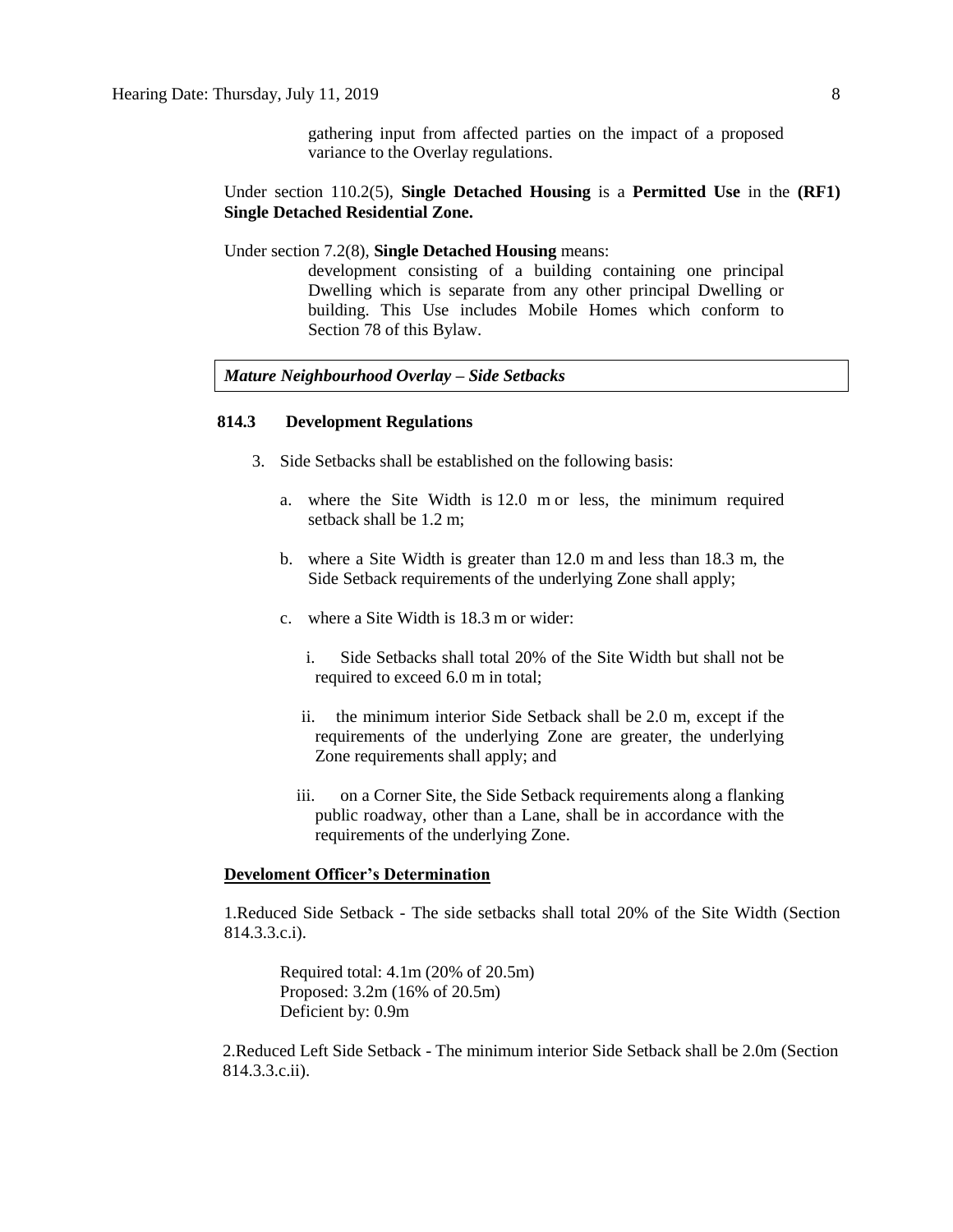Required: 2.0m Proposed: 1.6m from the house to the property line shared with 4108 - 122 Street NW (south lot line) Deficient: 0.4m

3.Reduced Right Side Setback - The minimum interior Side Setback shall be 2.0m (Section 814.3.3.c.ii).

> Required: 2.0m Proposed: 1.6m from the house to the property line shared with 4116 - 122 Street NW (north lot line) Deficient: 0.4m

#### *Mature Neighbourhood Overlay – Vehicular Access*

Section 814.3(17) states: "Where the Site Abuts a Lane, vehicular access shall be from the Lane and no existing vehicular access from a public roadway other than a Lane shall be permitted to continue."

#### **Development Officer's Determination**

4.Vehicular Access - Where the Site Abuts a Lane, vehicular access shall be from the Lane (Section 814.3.17). Proposed: The vehicular access is located off of 122 Street (front).

#### *Side Projections*

Section 44(1) states:

#### *44. Projection into Setbacks and Separation Spaces*

The following features may project into a required Setback or Separation Space as provided for below:

1. a. verandas, porches, eaves, shade projections, unenclosed steps, chimneys, belt courses, sills, together with any other architectural features which are of a similar character, provided such projections do not exceed 0.6 m in the case of Setbacks or Separation Spaces of 1.2 m or greater. Where unenclosed steps extend into Side Setbacks, such steps shall not exceed a Height of 1.0 m;

b. Notwithstanding subsection 44.2(a), unenclosed steps, including a landing  $1.5 \text{ m}^2$  or less, may project into a required Setback, provided:

> i. the unenclosed steps or landing provide access to the main floor or lower level of the building;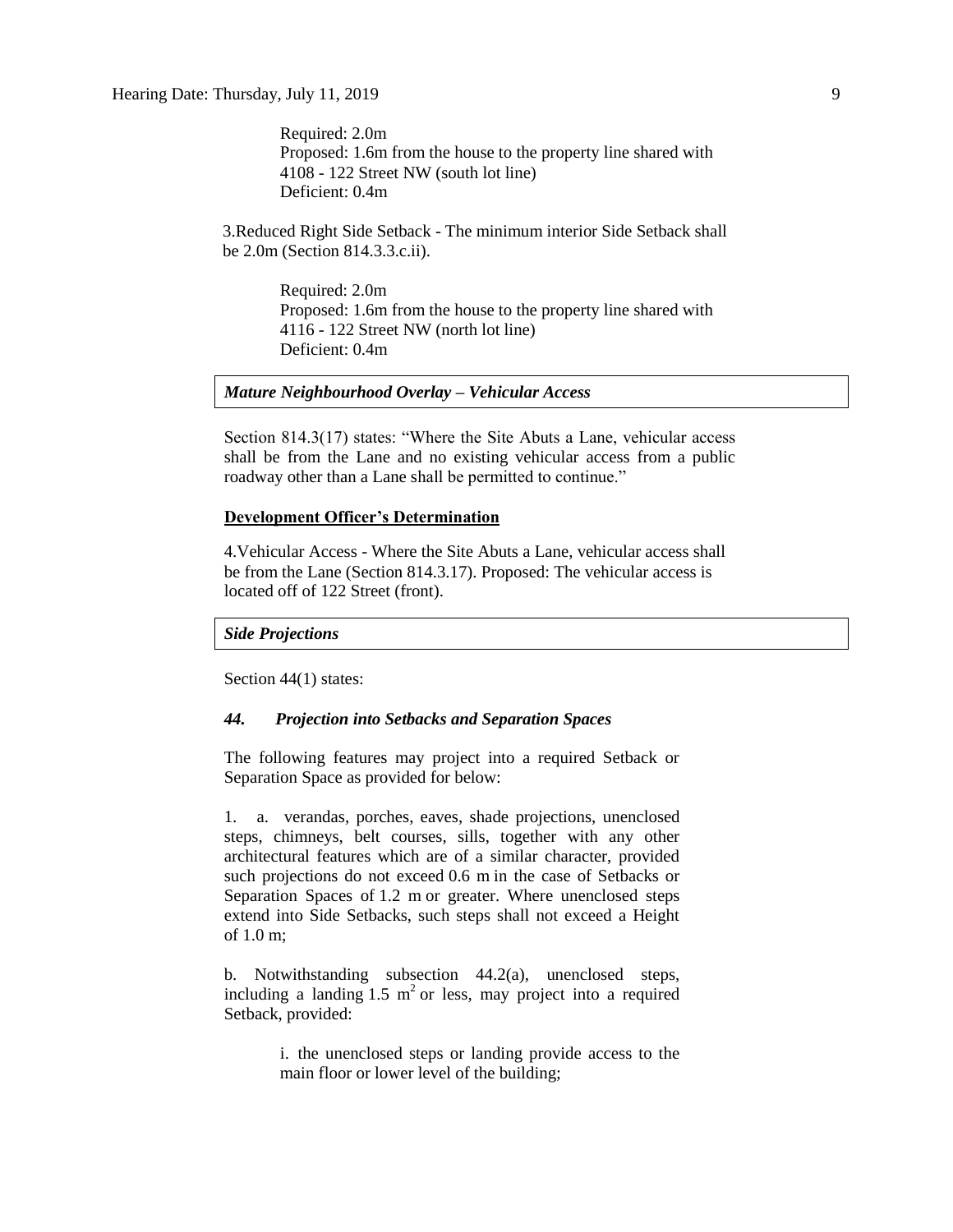ii. the unenclosed steps or landing do not exceed a Height of 1.0 m above finished ground level;

iii. a minimum of 0.15 m between the structure and the property line at ground level remains unobstructed to provide drainage; and

iv. at the discretion of the Development Officer, Privacy Screening is provided to prevent visual intrusion into the Abutting property.

c. Notwithstanding subsection 44.2(a) or 44.2(b):

i. Platform Structures and unenclosed steps, including landings, shall not project into a required Setback used for vehicular access; and

ii. eaves or similar architectural features on Accessory buildings, provided that such projections do not exceed 0.6 m in the case of Setbacks or Separation Spaces of 1.2 m or greater, and 0.46 m for Setbacks or Separation Spaces of less than 1.2 m.

#### **Development Officer's Determination**

5.Total Side Projection - Eaves may project into a required Setback provided it does not exceed 0.6m in the case of Setbacks or Separation Spaces of 1.2 m or greater (Section 44.1).

> Required total: 2.9m (4.1m - 1.2m) Proposed: 2.0m Deficient by: 0.9m

6.Left Side Projection - Eaves may project into a required Setback provided it does not exceed 0.6m in the case of Setbacks or Separation Spaces of 1.2 m or greater (Section 44.1).

> Required: 1.4m (2.0m - 0.6m) Proposed: 1.0m from the eaves to the property line shared with 4108 - 122 Street NW (south lot line) Deficient by: 0.4m

7.Right Side Projection - Eaves may project into a required Setback provided it does not exceed 0.6m in the case of Setbacks or Separation Spaces of 1.2 m or greater (Section 44.1).

> Required: 1.4m (2.0m - 0.6m) Proposed: 1.0m from the eaves to the property line shared with 4116 - 122 Street NW (north lot line) Deficient by: 0.4m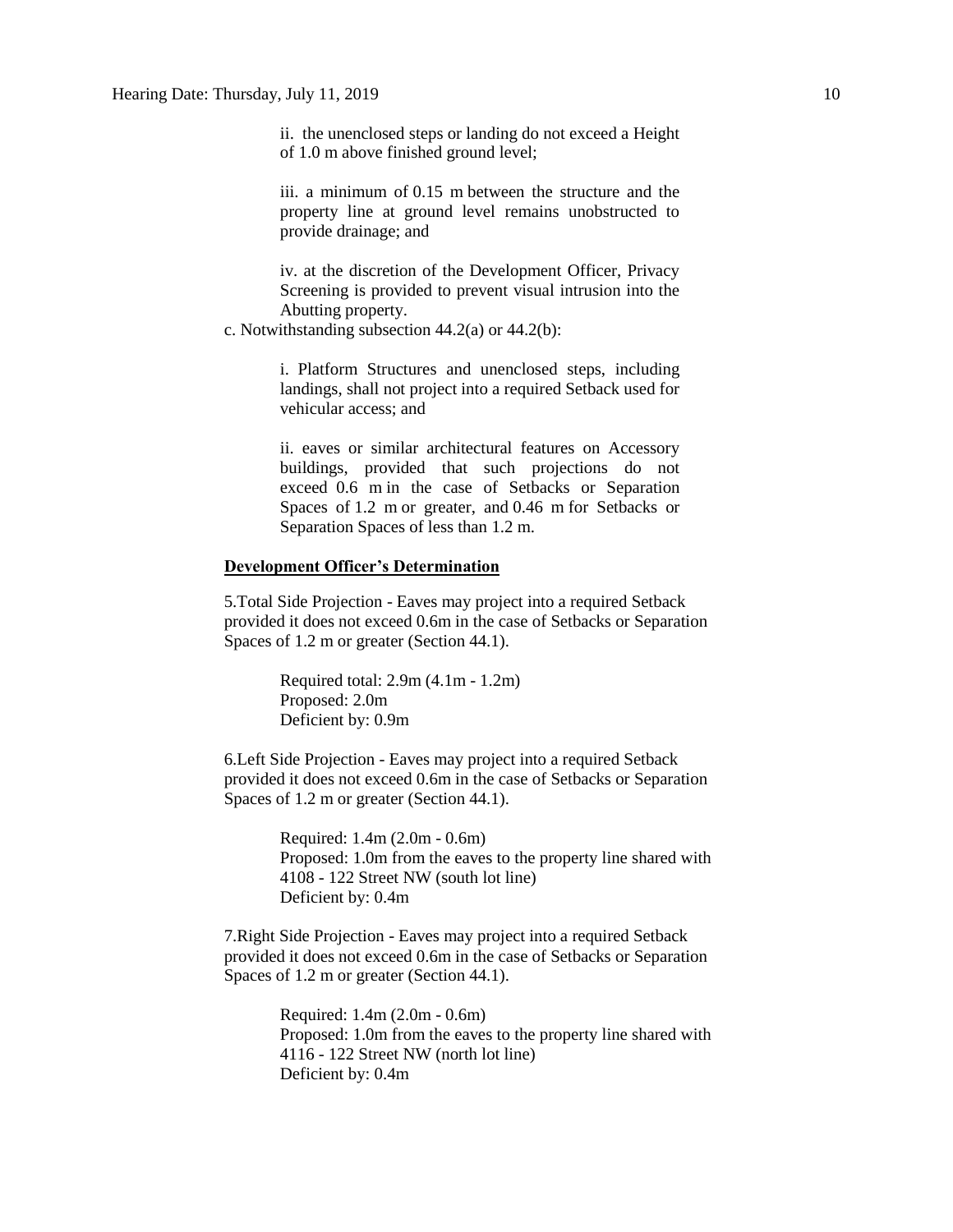| Table 814.5(2)      |                                                                                                                                                                                                                                                 |                                                                                                                                                                                                                     |                                                                                                                                                                                                                                                                                                                                                                                                                                                                                                                                                                                           |  |  |  |
|---------------------|-------------------------------------------------------------------------------------------------------------------------------------------------------------------------------------------------------------------------------------------------|---------------------------------------------------------------------------------------------------------------------------------------------------------------------------------------------------------------------|-------------------------------------------------------------------------------------------------------------------------------------------------------------------------------------------------------------------------------------------------------------------------------------------------------------------------------------------------------------------------------------------------------------------------------------------------------------------------------------------------------------------------------------------------------------------------------------------|--|--|--|
| <b>Tier</b><br>#    | <b>Recipient Parties</b>                                                                                                                                                                                                                        | <b>Affected Parties</b>                                                                                                                                                                                             | <b>Regulation of this Overlay</b><br><b>Proposed to be Varied</b>                                                                                                                                                                                                                                                                                                                                                                                                                                                                                                                         |  |  |  |
| Tier<br>$\mathbf 1$ | The municipal<br>address and assessed<br>owners of the land<br>wholly or partially<br>located within a<br>distance of $60.0 \text{ m}$ of<br>the Site of the<br>proposed<br>development and the<br>President of each<br><b>Community League</b> | The assessed owners<br>of the land wholly or<br>partially located<br>within a distance<br>of $60.0 \text{ m}$ of the Site<br>of the proposed<br>development and the<br>President of each<br><b>Community League</b> | $814.3(1)$ – Front Setback<br>$814.3(2)$ – Front Setback<br>(RF3 Corner Sites)<br>$814.3(5) - Height$<br>$814.3(6) -$ Basement<br>Elevation<br>$814.3(7)$ – Dormer Width<br>$814.3(13)$ – Façade<br>Articulation between Semi-<br><b>Detached Dwellings</b><br>$814.3(14)$ – Façade<br><b>Articulation for Row Housing</b><br>Dwellings<br>$814.3(15)$ - Architectural<br>Treatment<br>$814.3(16)$ – Variation of<br><b>Building Design</b><br>$814.3(17) - Driveway Access$<br>$814.3(18)$ – Attached Garage<br>$814.4(1)$ - Additional<br>Development Regulations for<br>Specific Areas |  |  |  |
| Tier<br>2           | The municipal<br>address and assessed<br>owners of the land<br>Abutting the Site,<br>directly adjacent<br>across a Lane from<br>the Site of the<br>proposed<br>development and the<br>President of each<br><b>Community League</b>              | The assessed owners<br>of the land Abutting<br>the Site and directly<br>adjacent across a<br>Lane from the Site of<br>the proposed<br>development                                                                   | $814.3(4)$ – Rear Setback<br>$814.3(19)$ - Rear Attached<br>Garage                                                                                                                                                                                                                                                                                                                                                                                                                                                                                                                        |  |  |  |
| Tier<br>3           | The municipal<br>address and assessed<br>owners of the land<br>Abutting the Site of<br>the proposed<br>development and the<br>President of each<br><b>Community League</b>                                                                      | The assessed owners<br>of the land Abutting<br>the Site of the<br>proposed<br>development                                                                                                                           | $814.3(3)$ – Side Setbacks<br>$814.3(8)$ – Side Setbacks and<br>Privacy<br>$814.3(9)$ – Privacy Screening<br>on Platform Structures<br>$814.3(10) -$ Platform<br><b>Structures (Front Yard)</b><br>$814.3(11) -$ Platform<br><b>Structures (Flanking Side</b><br>Yard)                                                                                                                                                                                                                                                                                                                    |  |  |  |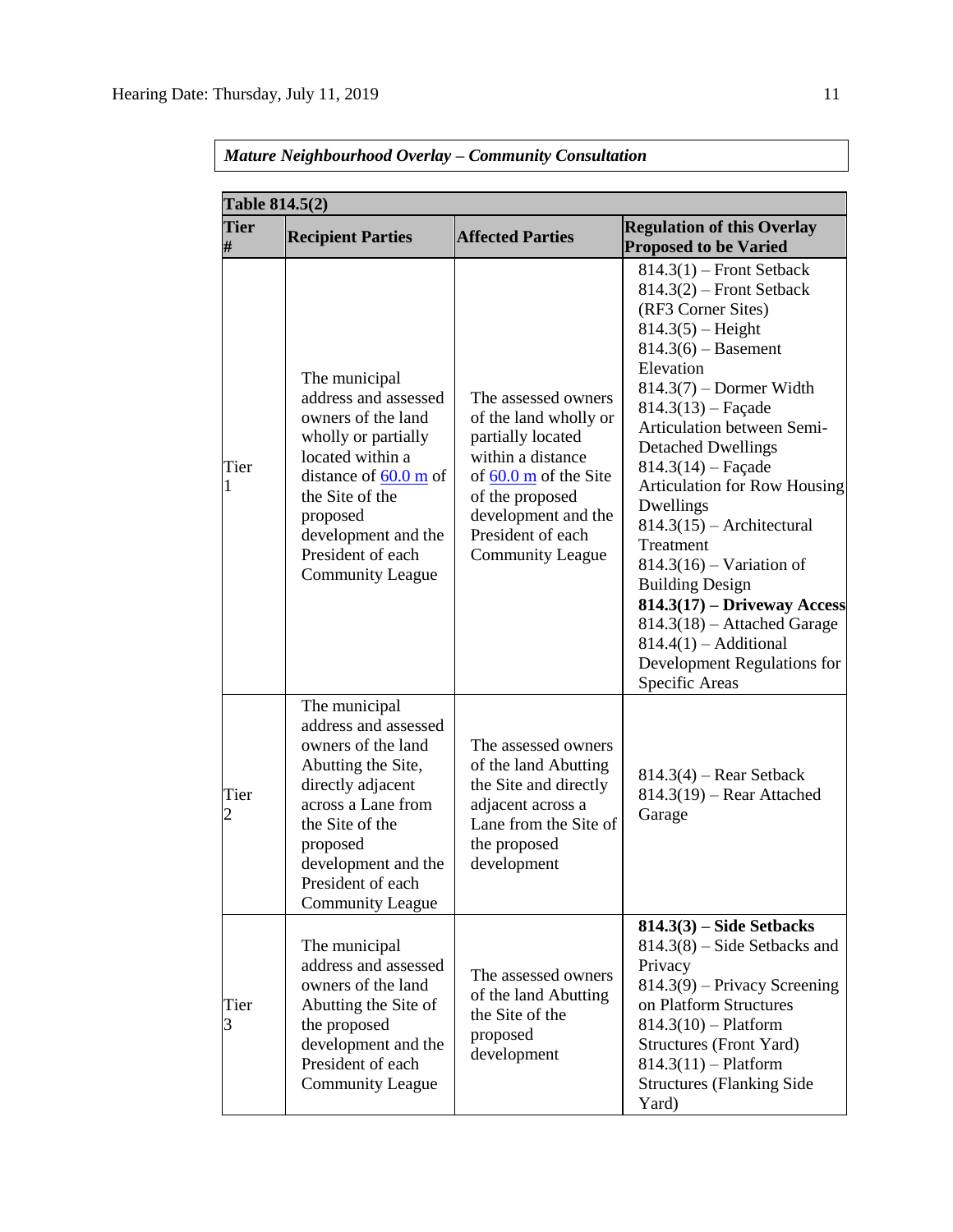| $814.3(12)$ – Cantilevers in<br>Side Setbacks<br>$814.3(21)$ - Garden Suite<br>Location |  |
|-----------------------------------------------------------------------------------------|--|
|-----------------------------------------------------------------------------------------|--|

## Notice to Applicant/Appellant

Provincial legislation requires that the Subdivision and Development Appeal Board issue its official decision in writing within fifteen days of the conclusion of the hearing.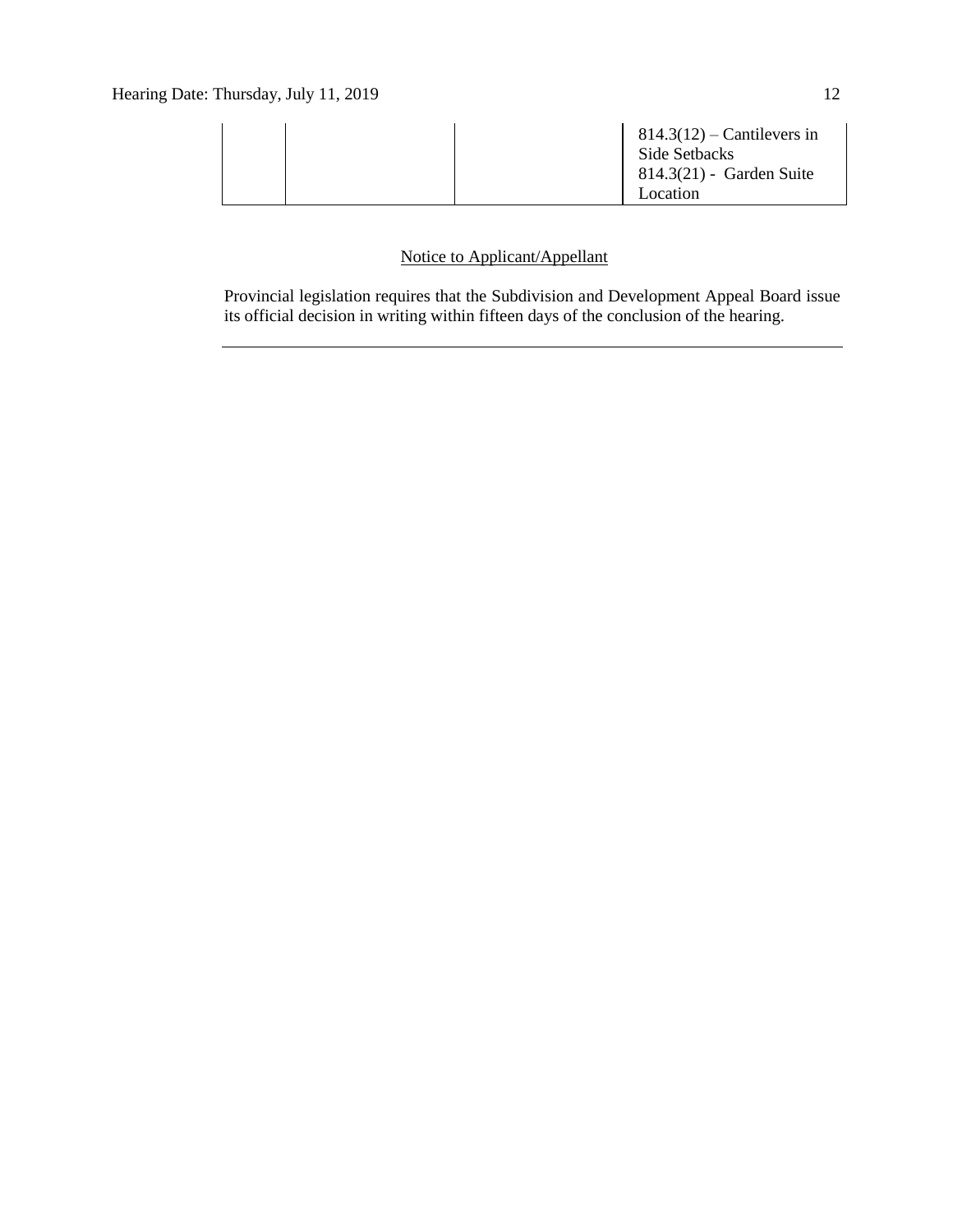| <b>Jmonton</b>                                                                                  | Project Number: 310374109-001<br><b>Application Date:</b><br>APR 05, 2019<br>Printed:<br>May 30, 2019 at 9:18 AM<br><b>Application for</b><br>Page:<br>$1$ of $2$ |  |  |  |
|-------------------------------------------------------------------------------------------------|-------------------------------------------------------------------------------------------------------------------------------------------------------------------|--|--|--|
| <b>Minor Development Permit</b>                                                                 |                                                                                                                                                                   |  |  |  |
| This document is a Development Permit Decision for the development application described below. |                                                                                                                                                                   |  |  |  |
| Applicant                                                                                       | Property Address(es) and Legal Description(s)                                                                                                                     |  |  |  |
|                                                                                                 | 4112 - 122 STREET NW                                                                                                                                              |  |  |  |
|                                                                                                 | Plan 6773MC Blk 11 Lot 12                                                                                                                                         |  |  |  |
|                                                                                                 | <b>Specific Address(es)</b>                                                                                                                                       |  |  |  |
|                                                                                                 | Suite:<br>4112 - 122 STREET NW                                                                                                                                    |  |  |  |
|                                                                                                 | Entryway: 4112 - 122 STREET NW                                                                                                                                    |  |  |  |
|                                                                                                 | Building:<br>4112 - 122 STREET NW                                                                                                                                 |  |  |  |
| <b>Scope of Application</b>                                                                     |                                                                                                                                                                   |  |  |  |
| development (NOT to be used as an additional Dwelling).                                         | To construct a Single Detached House with front attached Garage, Unenclosed Front Porch, electric fireplace, and Basement                                         |  |  |  |
| <b>Permit Details</b>                                                                           |                                                                                                                                                                   |  |  |  |
| # of Dwelling Units Add/Remove: 0                                                               | # of Primary Dwelling Units To Construct: 1                                                                                                                       |  |  |  |
| # of Secondary Suite Dwelling Units To Construct:                                               | Class of Permit: Class B                                                                                                                                          |  |  |  |
| Client File Reference Number:                                                                   | Lot Grading Needed?:                                                                                                                                              |  |  |  |
| Minor Dev. Application Fee: Single Detached House                                               | New Sewer Service Required: N                                                                                                                                     |  |  |  |
| Secondary Suite Included ?: N                                                                   | Stat. Plan Overlay/Annex Area: Mature Neighbourhood<br>Overlay                                                                                                    |  |  |  |
| I/We certify that the above noted details are correct.                                          |                                                                                                                                                                   |  |  |  |
| Applicant signature:                                                                            |                                                                                                                                                                   |  |  |  |
| <b>Development Application Decision</b>                                                         |                                                                                                                                                                   |  |  |  |
| Refused                                                                                         |                                                                                                                                                                   |  |  |  |
|                                                                                                 |                                                                                                                                                                   |  |  |  |
|                                                                                                 |                                                                                                                                                                   |  |  |  |
| Issue Date: May 30, 2019 Development Authority: ZHOU, ROWLEY                                    |                                                                                                                                                                   |  |  |  |
|                                                                                                 |                                                                                                                                                                   |  |  |  |
|                                                                                                 |                                                                                                                                                                   |  |  |  |
|                                                                                                 |                                                                                                                                                                   |  |  |  |
|                                                                                                 |                                                                                                                                                                   |  |  |  |
|                                                                                                 |                                                                                                                                                                   |  |  |  |
|                                                                                                 |                                                                                                                                                                   |  |  |  |
|                                                                                                 |                                                                                                                                                                   |  |  |  |
|                                                                                                 |                                                                                                                                                                   |  |  |  |
|                                                                                                 |                                                                                                                                                                   |  |  |  |
|                                                                                                 |                                                                                                                                                                   |  |  |  |
|                                                                                                 |                                                                                                                                                                   |  |  |  |
|                                                                                                 |                                                                                                                                                                   |  |  |  |
|                                                                                                 |                                                                                                                                                                   |  |  |  |
|                                                                                                 |                                                                                                                                                                   |  |  |  |
|                                                                                                 |                                                                                                                                                                   |  |  |  |
|                                                                                                 |                                                                                                                                                                   |  |  |  |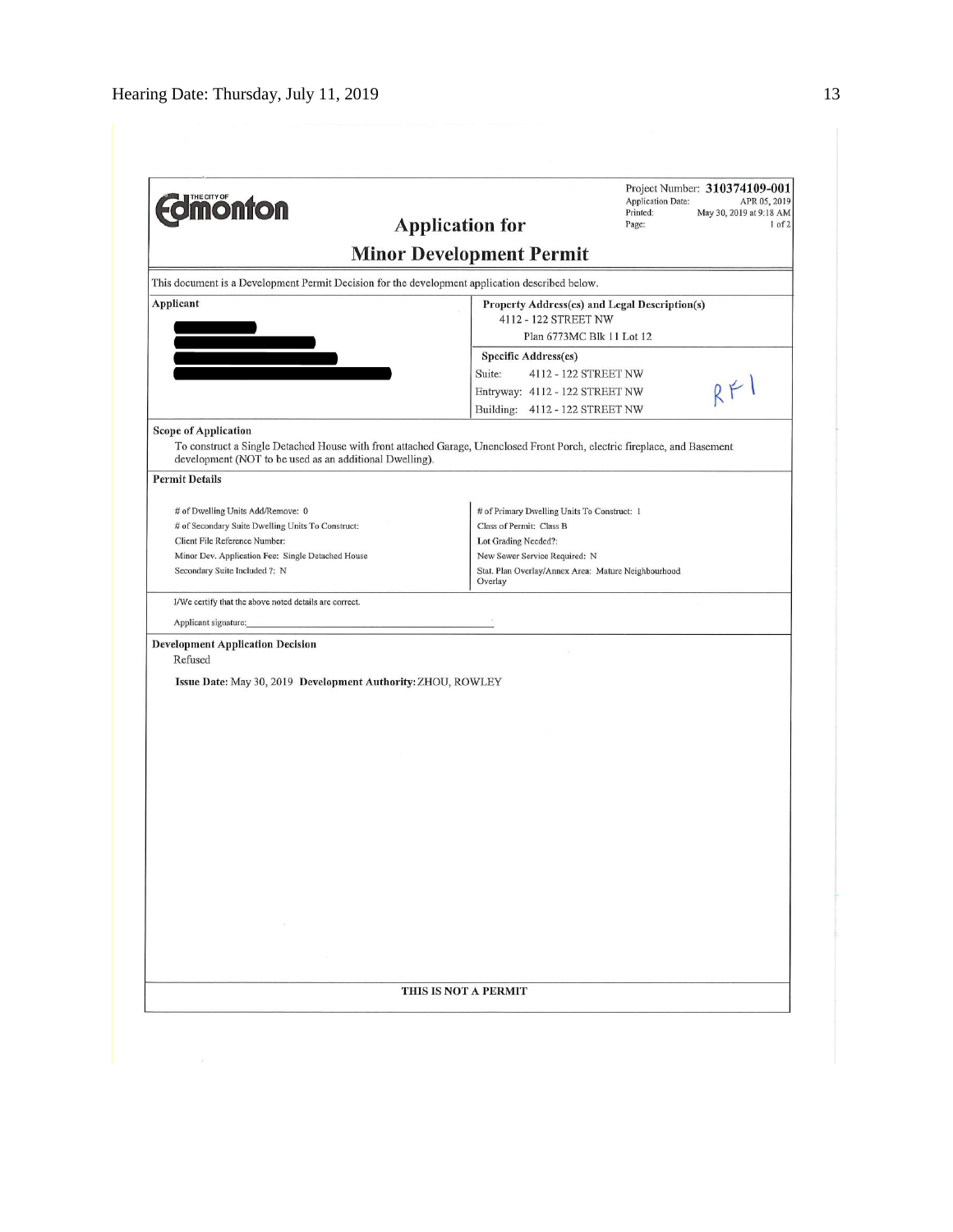| <b><i><u><b>MONTON</b></u></i></b>                                                                                                                                                                                                                                                                                                                      |                                                                                                                                                                                                                 | <b>Application for</b>                                             |                                                                      | Application Date:<br>Printed:<br>Page:                    | Project Number: 310374109-001<br>APR 05, 2019<br>May 30, 2019 at 9:18 AM<br>$2$ of $2$ |  |
|---------------------------------------------------------------------------------------------------------------------------------------------------------------------------------------------------------------------------------------------------------------------------------------------------------------------------------------------------------|-----------------------------------------------------------------------------------------------------------------------------------------------------------------------------------------------------------------|--------------------------------------------------------------------|----------------------------------------------------------------------|-----------------------------------------------------------|----------------------------------------------------------------------------------------|--|
|                                                                                                                                                                                                                                                                                                                                                         |                                                                                                                                                                                                                 |                                                                    | <b>Minor Development Permit</b>                                      |                                                           |                                                                                        |  |
| <b>Reason for Refusal</b><br>1. Reduced Side Setback - The side setbacks shall total 20% of the Site Width (Section 814.3.3.c.i).<br>Required total: 4.1m (20% of 20.5m)<br>Proposed: 3.2m (16% of 20.5m)<br>Deficient by: 0.9m                                                                                                                         |                                                                                                                                                                                                                 |                                                                    |                                                                      |                                                           |                                                                                        |  |
| 2. Reduced Left Side Setback - The minimum interior Side Setback shall be 2.0m (Section 814.3.3.c.ii).<br>Required: 2.0m<br>Proposed: 1.6m from the house to the property line shared with 4108 - 122 Street NW (south lot line)<br>Deficient: 0.4m                                                                                                     |                                                                                                                                                                                                                 |                                                                    |                                                                      |                                                           |                                                                                        |  |
| Required: 2.0m<br>Deficient: 0.4m                                                                                                                                                                                                                                                                                                                       | 3. Reduced Right Side Setback - The minimum interior Side Setback shall be 2.0m (Section 814.3.3.c.ii).<br>Proposed: 1.6m from the house to the property line shared with 4116 - 122 Street NW (north lot line) |                                                                    |                                                                      |                                                           |                                                                                        |  |
|                                                                                                                                                                                                                                                                                                                                                         | 4. Vehicular Access - Where the Site Abuts a Lane, vehicular access shall be from the Lane (Section 814.3.17).<br>Proposed: The vehicular access is located off of 122 Street (front).                          |                                                                    |                                                                      |                                                           |                                                                                        |  |
| 5. Total Side Projection - Eaves may project into a required Setback provided it does not exceed 0.6m in the case of Setbacks or<br>Separation Spaces of 1.2 m or greater (Section 44.1).<br>Required total: 2.9m (4.1m - 1.2m)<br>Proposed: 2.0m<br>Deficient by: 0.9m                                                                                 |                                                                                                                                                                                                                 |                                                                    |                                                                      |                                                           |                                                                                        |  |
| 6. Left Side Projection - Eaves may project into a required Setback provided it does not exceed 0.6m in the case of Setbacks or<br>Separation Spaces of 1.2 m or greater (Section 44.1).<br>Required: 1.4m (2.0m - 0.6m)<br>Proposed: 1.0m from the eaves to the property line shared with 4108 - 122 Street NW (south lot line)<br>Deficient by: 0.4m  |                                                                                                                                                                                                                 |                                                                    |                                                                      |                                                           |                                                                                        |  |
| 7. Right Side Projection - Eaves may project into a required Setback provided it does not exceed 0.6m in the case of Setbacks or<br>Separation Spaces of 1.2 m or greater (Section 44.1).<br>Required: 1.4m (2.0m - 0.6m)<br>Proposed: 1.0m from the eaves to the property line shared with 4116 - 122 Street NW (north lot line)<br>Deficient by: 0.4m |                                                                                                                                                                                                                 |                                                                    |                                                                      |                                                           |                                                                                        |  |
| <b>Rights of Appeal</b>                                                                                                                                                                                                                                                                                                                                 |                                                                                                                                                                                                                 |                                                                    |                                                                      |                                                           |                                                                                        |  |
| The Applicant has the right of appeal within 21 days after the date on which the decision is made, as outlined in Section 683<br>through 689 of the Municipal Government Act.                                                                                                                                                                           |                                                                                                                                                                                                                 |                                                                    |                                                                      |                                                           |                                                                                        |  |
| Fees                                                                                                                                                                                                                                                                                                                                                    |                                                                                                                                                                                                                 |                                                                    |                                                                      |                                                           |                                                                                        |  |
| Lot Grading Fee<br>Dev. Application Fee<br>Development Permit Inspection Fee<br>Total GST Amount:<br>Totals for Permit:                                                                                                                                                                                                                                 | Fee Amount<br>\$145.00<br>\$493.00<br>\$207.00<br>\$0.00<br>\$845.00                                                                                                                                            | <b>Amount Paid</b><br>\$145.00<br>\$493.00<br>\$207.00<br>\$845.00 | Receipt#<br>8234850569910010<br>8234850569910010<br>8234850569910010 | Date Paid<br>Apr 09, 2019<br>Apr 09, 2019<br>Apr 09, 2019 |                                                                                        |  |
|                                                                                                                                                                                                                                                                                                                                                         |                                                                                                                                                                                                                 | THIS IS NOT A PERMIT                                               |                                                                      |                                                           |                                                                                        |  |